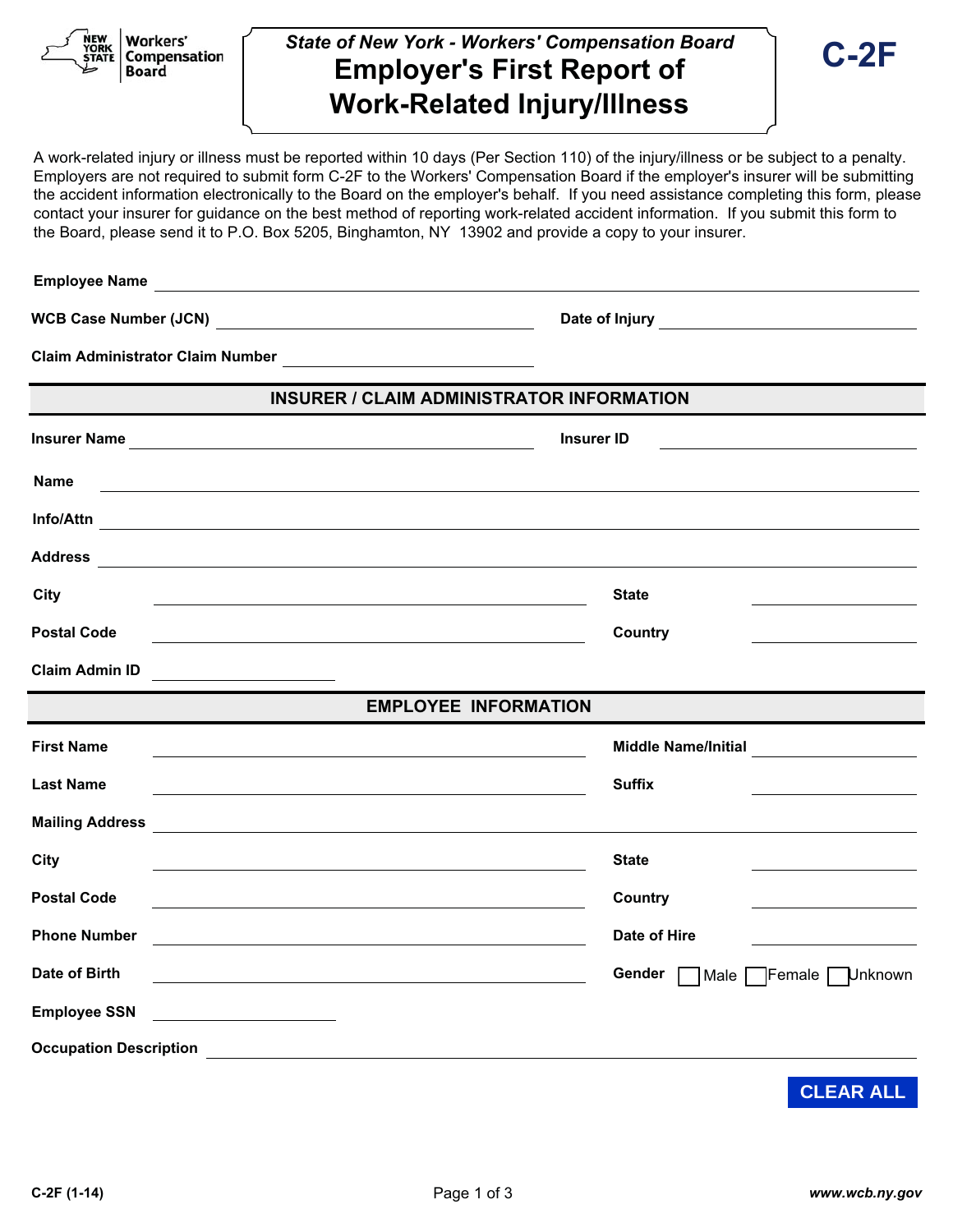## **CLEAR ALL**

| <b>CLAIM INFORMATION</b>                                                                   |                                                                                                                       |  |
|--------------------------------------------------------------------------------------------|-----------------------------------------------------------------------------------------------------------------------|--|
| <b>Time of Injury</b>                                                                      | Date Employer Had Knowledge of the Injury                                                                             |  |
| <b>Employment Status</b>                                                                   | Date Employer Had Knowledge of Date of Disability                                                                     |  |
| <b>Estimated Weekly Wage</b>                                                               | <b>Number of Days Worked Per Week</b>                                                                                 |  |
| Standard Work Week<br><b>Work Week Type</b>                                                | <b>Fixed Work Week</b><br>Varied Work Week                                                                            |  |
| $\Box$ Sun $\Box$ Mon $\Box$ Tues<br><b>Work Days Scheduled</b>                            | Wed Thurs  <br>Sat<br>lFri.                                                                                           |  |
| <b>EMPLOYEE INJURY</b>                                                                     |                                                                                                                       |  |
| Full Wages Paid for Date of Injury   Yes  <br>– INo                                        | Employer Paid Salary in Lieu of Compensation   Yes<br>– INo                                                           |  |
| Initial Treatment   No Medical Treatment                                                   | Minor On-Site Treatment By Employer   Minor Clinic/Hospital Treatment                                                 |  |
| Emergency Evaluation                                                                       | Hospitalization Greater Than 24 Hours   Future Major Medical/Lost Time Anticipated                                    |  |
| Death Result of Injury   Yes   No   Unknown                                                | Date of Death ________________<br><b>Number of Dependents</b>                                                         |  |
| Nature of Injury (i.e. Laceration, Burns, Fracture, Strain, etc)                           | <u> 1989 - Johann Stoff, deutscher Stoff, der Stoff, der Stoff, der Stoff, der Stoff, der Stoff, der Stoff, der S</u> |  |
| Part of Body (i.e. left arm, right foot, head, multiple, etc)                              | <u> 1989 - Andrea Stadt Britain, amerikansk politik (* 1958)</u>                                                      |  |
|                                                                                            |                                                                                                                       |  |
| <b>Accident/Injury Description (see instructions)</b>                                      |                                                                                                                       |  |
|                                                                                            |                                                                                                                       |  |
| <b>WORK STATUS</b>                                                                         |                                                                                                                       |  |
| <b>Initial Date Last Day Worked</b><br><u> 1990 - Jan Barbara Barat, prima politik (</u>   | Released<br><b>Return To Work Type</b><br><b>Actual</b>                                                               |  |
| <b>Initial Date Disability Began</b>                                                       | <b>Physical Restrictions</b><br><b>No</b><br>Yes                                                                      |  |
| <b>Initial Return to Work Date</b>                                                         | Return To Work Same Employer<br>No<br>Yes                                                                             |  |
|                                                                                            |                                                                                                                       |  |
|                                                                                            | <b>ACCIDENT LOCATION AND WITNESSES</b>                                                                                |  |
| Employer Lessee Other<br><b>Premises</b> (see instructions)                                |                                                                                                                       |  |
| Organization Name                                                                          |                                                                                                                       |  |
| <b>Street</b>                                                                              | <b>State</b>                                                                                                          |  |
| City                                                                                       | <b>Postal Code</b>                                                                                                    |  |
| County                                                                                     | <b>Country</b>                                                                                                        |  |
| <b>Location Narrative</b><br><u> 1980 - Andrea Stadt Britain, fransk politik (d. 1980)</u> |                                                                                                                       |  |
| <b>Witnesses</b>                                                                           | <b>Business Phone Number</b>                                                                                          |  |
|                                                                                            |                                                                                                                       |  |
|                                                                                            |                                                                                                                       |  |
|                                                                                            |                                                                                                                       |  |